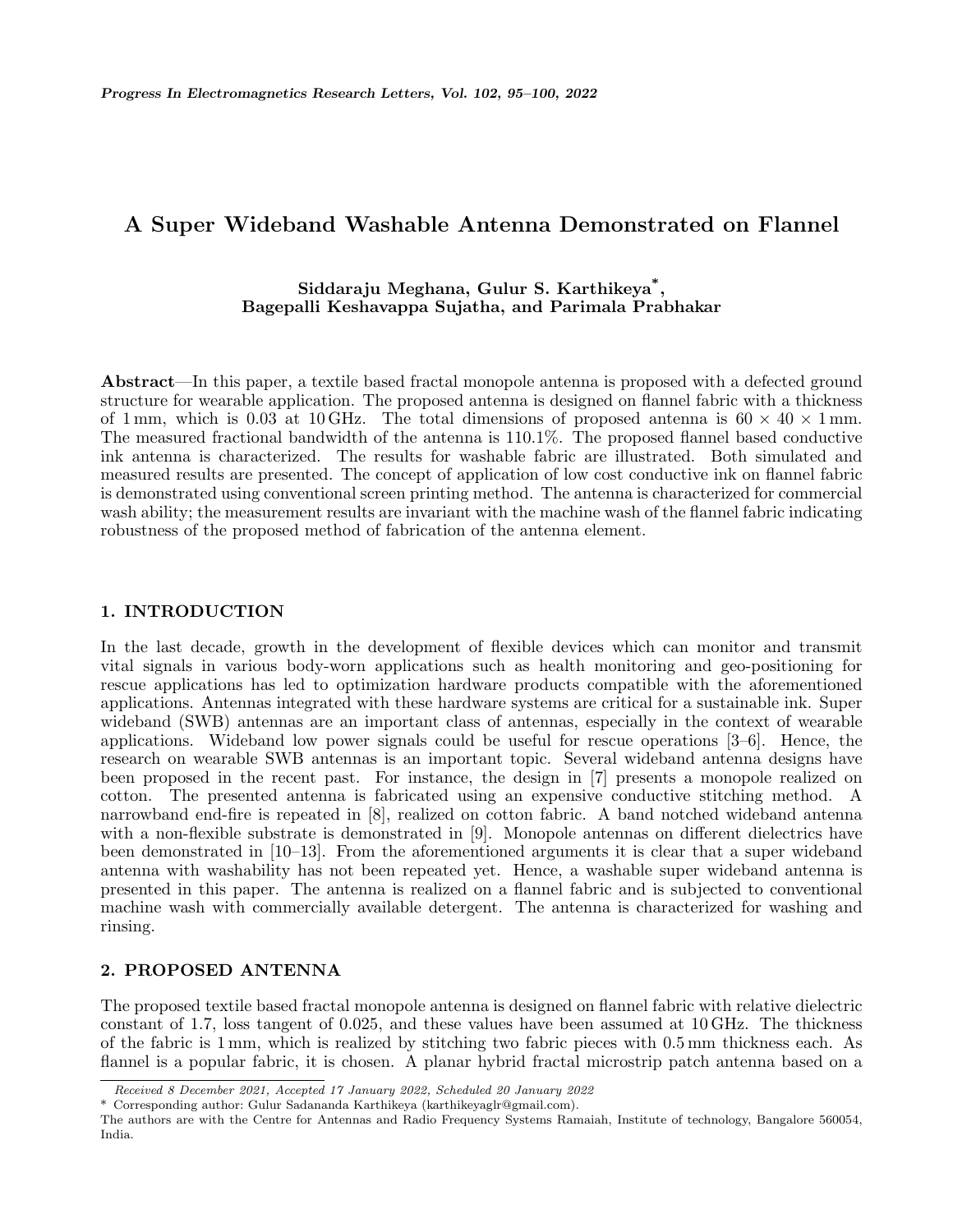

Figure 1. Proposed conductive ink based flannel antenna (units in mm).



**Figure 2.** Photograph of the fabricated prototype.

plus-shaped fractal geometry and Hilbert curve has been amalgamated for the design. The schematic of the proposed textile fractal antenna is illustrated in Figure 1.

Overall, the size of the antenna is  $60 \times 40 \times 1$  mm. Figure 2 illustrate a photograph of the fabricated prototype antenna. Conductive ink is used for antenna design on a flannel substrate. The conductive ink [10] has an electrical conductivity of 55 Ωm*−*<sup>1</sup> . Even though the conductivity is sacrificed, when the ink is smeared onto the fabric, its conductivity and flexibility are retained. Conductive ink based RFID (Radio Frequency Identification) tags have been illustrated in [14–16]. These fabrication processes are complicated, and the concept of wash ability has not been explored in these articles. A large cut copper foil would be stiff and hence loses the flexibility, when being tested with the fabric. Hence, conductive ink is an ideal choice for flexibility and water solubility. The antenna is fabricated by screen printing method where in 110 Mesh Silk Screen Printing Mesh is used which can achieve a fabrication resolution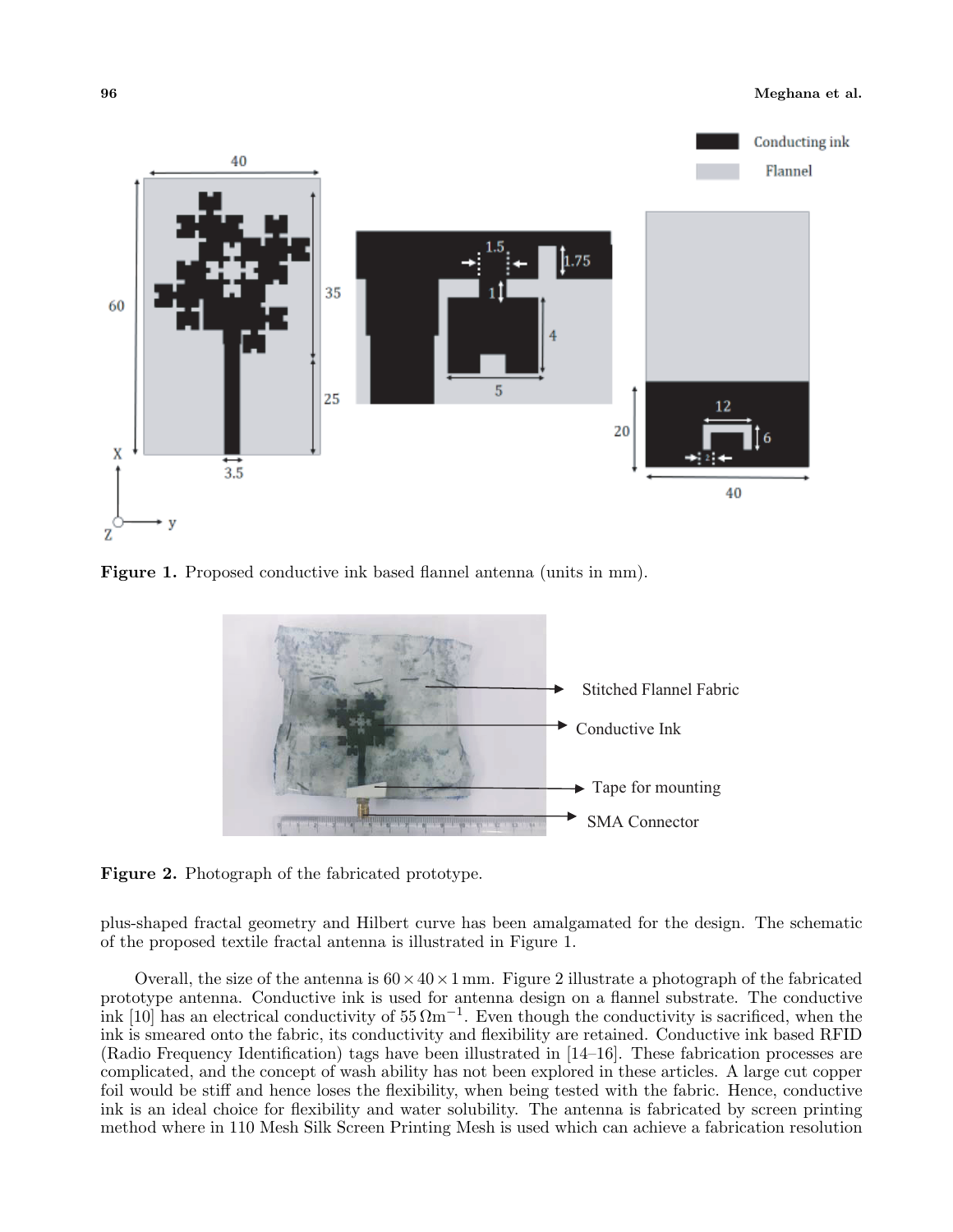#### **Progress In Electromagnetics Research Letters, Vol. 102, 2022 97**

up to  $150 \,\mu \text{m}$ . As the dimension in the proposed design is  $1 \,\text{mm}$ , the aforementioned fabrication process is feasible in this context.

Post screen printing with conductive ink, the realized antenna was tested for its performance metrics for washability with commercial detergent. It is soaked with moderately dilute soapy water for ten minutes and then washed in a commercial washing machine. The ink dyes are attracted to the detergent molecules, allowing the detergents to surround and lift the ink molecules from the cloth, in much the same way as detergents removing dirt from clothes, but in the proposed case the conductive ink is water resistant, so ink does not spread after the antenna is washed. Hence, the concept of conductive ink works well with washability. The SMA (subMiniature version A) connector is placed with the fabric antenna. Soldering cannot be performed with this fabric, as the fabric would be burnt with the solder/molten lead. Foam is attached to the backside of antenna which acts as a scaffolding to the electrically thin and fragile fabric. The fractal dimensions enhance the electrical length of the antenna's radiating aperture; the same concept could be realized with meandering or any similar geometry.

## **3. RESULTS AND DISCUSSIONS**

The designs were simulated in Ansys electromagnetics Suite 19.1. Figure 3 shows the simulated and measured input reflection coefficients for various substrates. The super wideband nature is observed in all the three cases, as the geometry of the monopole mostly decides the super wideband width. It is observed that the impedance bandwidth is from 9.9 to 34.15 GHz as the range of frequencies over which the return loss is *−*10 dB. After washing the textile antenna, the deviation between simulated and measured curves could be attributed to fabrication and realization errors. The performance of antenna is measured from 1 to 40 GHz. The design for different substrates is also measured as shown in Figure 3(a). The simulated and measured radiation patterns for various frequencies in both the orthogonal planes are illustrated in Figure 4. All the patterns were measured in a standard 700 MHz to 40 GHz anechoic chamber. Additional care was taken to ensure polarization matching between the standard horn and the wearable antenna. These are similar to any standard super wideband antenna. The forward gain of the proposed antenna based on flannel with conductive ink is shown in Figure 5. With the increase of frequency, the gain also increases. Table 1 shows the comparison of different designs. All the characteristics of the antenna are maintained even after the wash, hence the performance of that conductive ink process could be useful for fabrication on textiles.



**Figure 3.** (a)  $|S_{11}|$  of the different materials. (b)  $|S_{11}|$  of the textile antenna.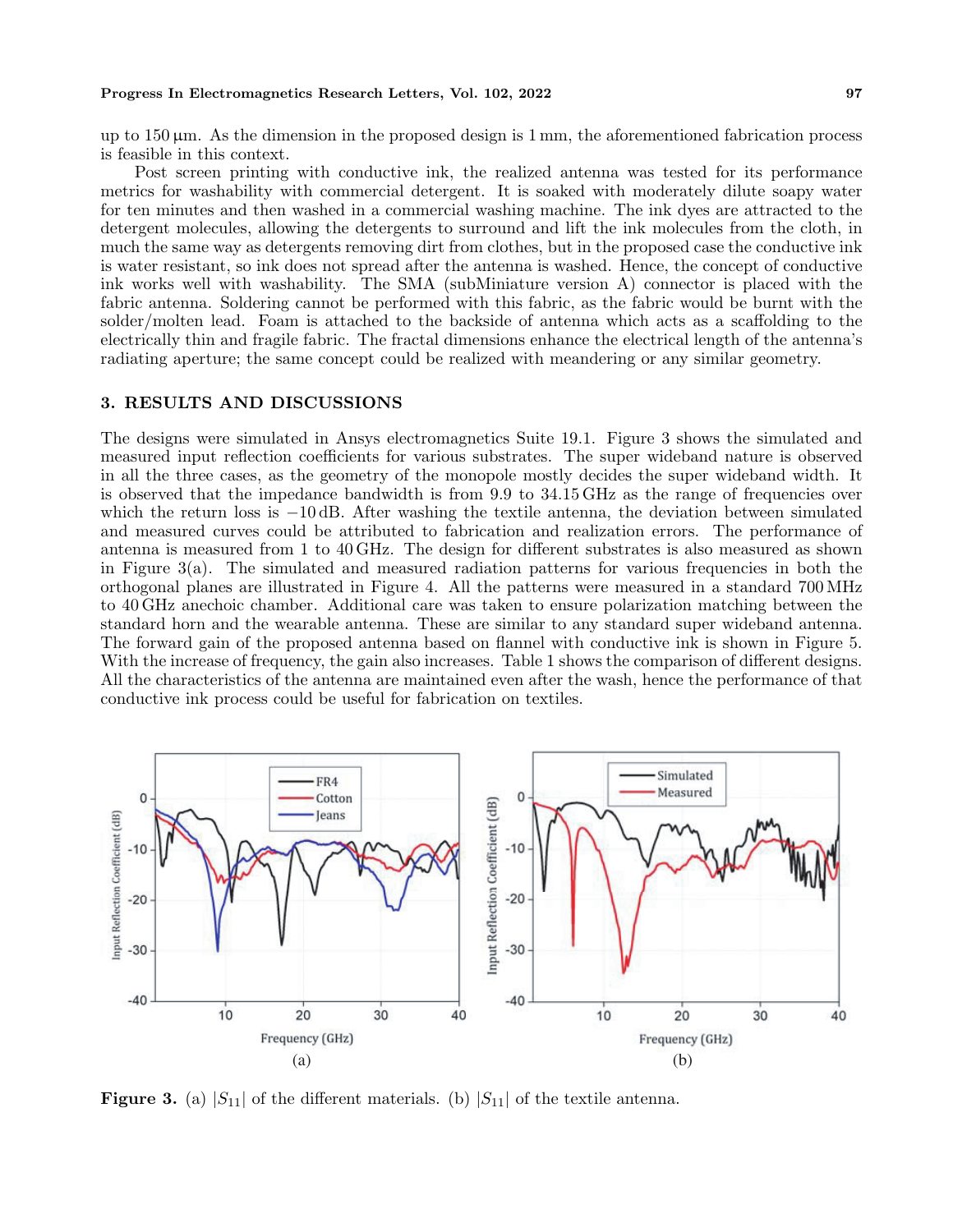## **98 Meghana et al.**



**Figure 4.** (a) and (b) represent the Radiation patterns at 7, 10 and 20 GHz. (a) *E* plane. (b) *H* plane.



**Figure 5.** Gain of the textile antenna.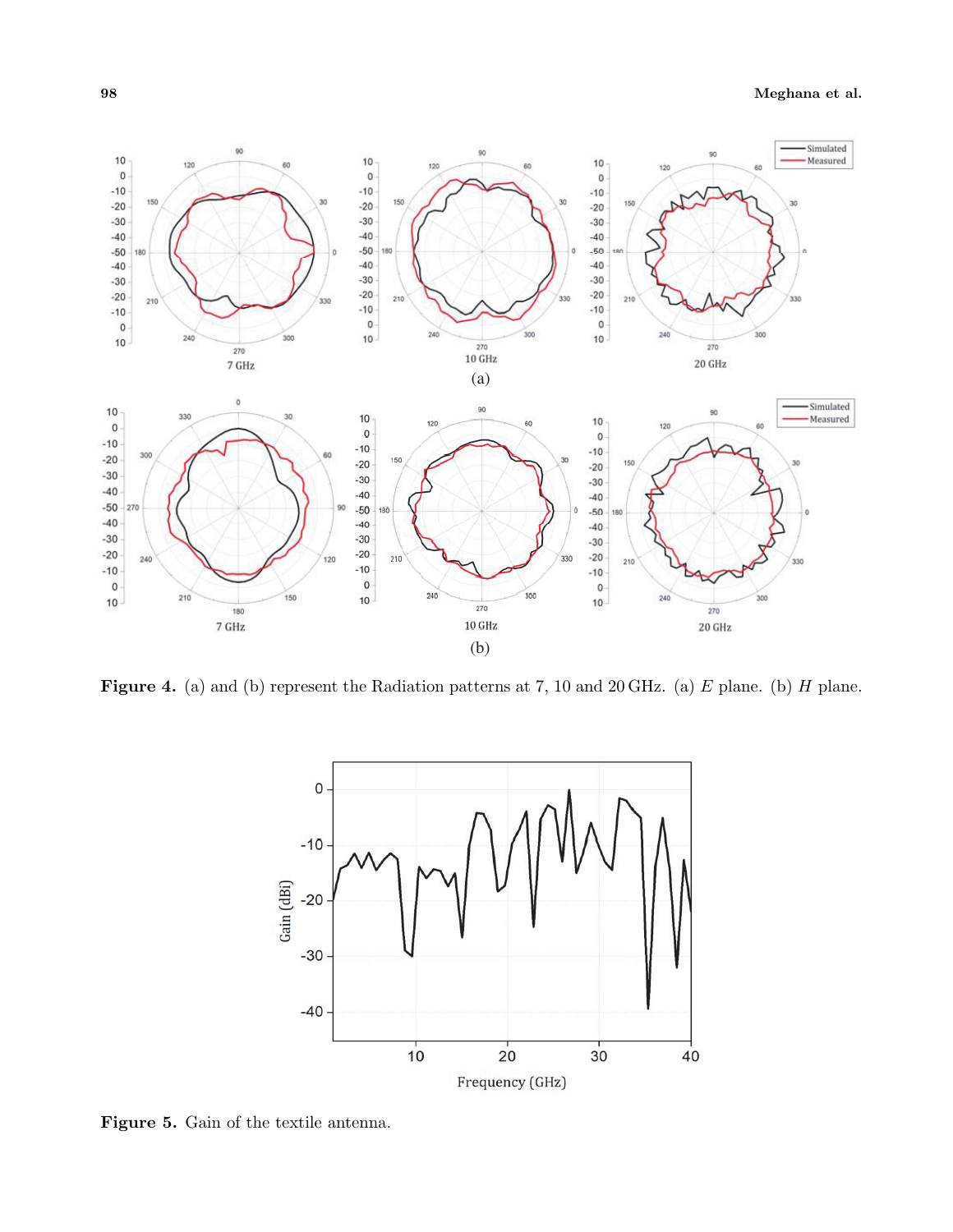| Reference | Design                                           | Substrate<br>with<br>thickness                      | <b>IBW</b>             | $\mathbf F$    | <b>Size</b><br>$(1 \times w \times h),$<br>mm | W   |
|-----------|--------------------------------------------------|-----------------------------------------------------|------------------------|----------------|-----------------------------------------------|-----|
| $[1]$     | Fractal<br>antenna                               | Jeans $(1 \text{ mm})$                              | 171.6%                 | yes            | $60 \times 60 \times 1$                       | no  |
| $[2]$     | Monopole<br>antenna                              | $\operatorname{PET}$ paper<br>$(0.1 \,\mathrm{mm})$ | 107.2\%                | N <sub>o</sub> | $34 \times 25 \times 0.1$                     | no  |
| $[3]$     | Dipole<br>antenna                                | Denim<br>$(0.8 \,\mathrm{mm})$                      | 124.6%                 | yes            | $49 \times 12 \times 0.8$                     | no  |
| [4]       | dual-polarized<br>embroidered<br>textile antenna | Cotton<br>$(1.6 \,\mathrm{mm})$                     |                        | yes            | $45 \times 19 \times 1.6$                     | no  |
| [5]       | Monopole<br>antenna                              | Cotton<br>$(1.5 \,\mathrm{mm})$                     | 165.8%                 | yes            | $50 \times 40 \times 1.5$                     | no  |
| [6]       | Yagi-Uda<br>antenna                              | Cotton<br>$(0.2 \,\mathrm{mm})$                     | 115.6%                 | No             | $26.0 \times 8.0 \times 0.2$                  | no  |
| $[7]$     | Fractal<br>antenna                               | ${\rm FR4}$ epoxy<br>$(1.5 \,\mathrm{mm})$          | 102.41\%               | N <sub>o</sub> | $25 \times 25 \times 1.5$                     | no  |
| [8]       | Patch<br>antenna                                 | FR4(4.4)                                            | 115.9%                 | N <sub>o</sub> | $40.4 \times 18.15 \times 4.4$                | no  |
| [9]       | Monopole<br>antenna                              | Jeans<br>$(1.25 \,\mathrm{mm})$                     | 112.5%<br>(with notch) | Yes            | $90 \times 90 \times 1.25$                    | no  |
| proposed  | Fractal                                          | Flannel<br>$(1 \,\mathrm{mm})$                      | 110.1%                 | Yes            | $60 \times 40 \times 1$                       | yes |

**Table 1.** Comparison with other designs.

PET: Polyethylene terephthalate, F: Flexible, w: washable

## **4. CONCLUSION**

A textile fractal antenna with an endfire radiation pattern has been designed for wearable application over the entire 1–40 GHz range. The dielectric properties of the textile used as substrate have been characterized. The antenna has been fabricated using a flannel fabric, and its performances are measured. The super wideband characteristics have been observed in both simulated and measured results. The antenna is flexible and compact, and is a very promising solution for wearable application domain. The radiations patterns are omnidirectional in nature. The results show a good agreement between measured and simulated results.

## **REFERENCES**

- 1. Mahmud, M. S. and S. Dey, "Design and performance analysis of a compact and conformal super wide band textile antenna for wearable body area applications," *2012 6th European Conference on Antennas and Propagation (EUCAP)*, 1–5, 2012.
- 2. Dey, S., M. S. Arefin, and N. C. Karmakar, "Design and experimental analysis of a novel compact and flexible super wide band antenna for 5G," *IEEE Access*, Vol. 9, 46698–46708, 2021.